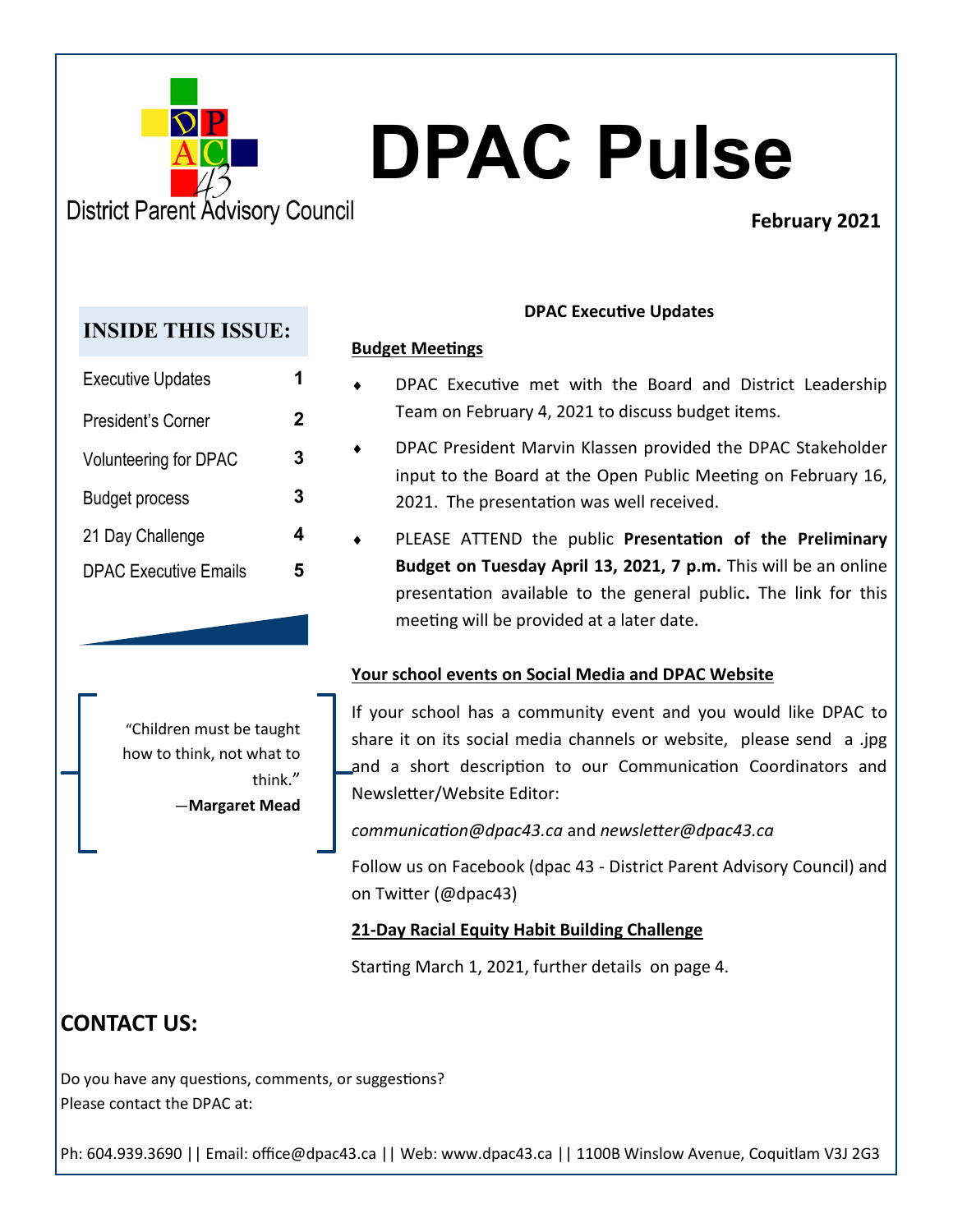

# **DPAC Pulse**

#### **February 2021**

#### **President's Corner, a message from DPAC President**

As School District 43's budget process begins this year, we are faced with the knowledge that this budget will be one of the most challenging of the past few years. Although the District uses a multi-year financial planning framework to stabilize year to year funding changes, the inflationary pressures related to operational overhead continues to increase the gap between the provincial funding grant and the District's actual costs. Added to this, is a reduced revenue stream from the International Education program, which historically represents ten percent of the District's budget.

What does this actually mean? Simply put, costs are going up, but income is not increasing at the same rate, and may in fact be going down. This means a very real chance of cutbacks. DPAC has addressed these concerns in our recent stakeholder consultation meeting with the Board on February  $4^{th}$ , our letter to the Board for the February 16th *Special Public Meeting – Stakeholder Input Session* and in our presentation at the Stakeholder meeting. Our position has been, and continues to be, that the District needs to work with its partners and stakeholders to achieve cost reductions where necessary with limited effect on the classroom.

I am confident that the School Board will do so, but you might wonder why. In my time on DPAC I've had the privilege to meet with the Board and the District Leadership Team for five budget rotations now. Each year I've been more impressed than the previous year with regard to the Board's desire to involve partners in the consultation process. The movement towards hosting the pre-budget special public meeting that took place on February  $16^{th}$  is one of those signs, showing a legitimate interest in consultation prior to decision making. Another reason is the fact that budget materials, Directions 2025 and the actual attitude I've experienced with SD43's Financial and Corporate Services, all place Students First. Watching the SD43 Secretary Treasurer and CFO, Chris Nichols, over these past years gives me confidence that this is not just a moto but also a true goal.

This does not mean we can be complacent as we watch the budget process unfold. The education of our children depends on a financially sound foundation, able to accommodate both the operation needs inside our schools and the building and maintenance of those schools. To help with this, DPAC43 has determined that we are able to reduce our request for funding from the District for the coming year due to the lower costs we've encountered over the past two years. I hope this may cause others in our district to consider their true needs and encourage them to reduce their own requests, to assure that the students in our schools have the learning environment they deserve.

## **CONTACT US:**

Do you have any questions, comments, or suggestions? Please contact the DPAC at:

Ph: 604.939.3690 || Email: office@dpac43.ca || Web: www.dpac43.ca || 1100B Winslow Avenue, Coquitlam V3J 2G3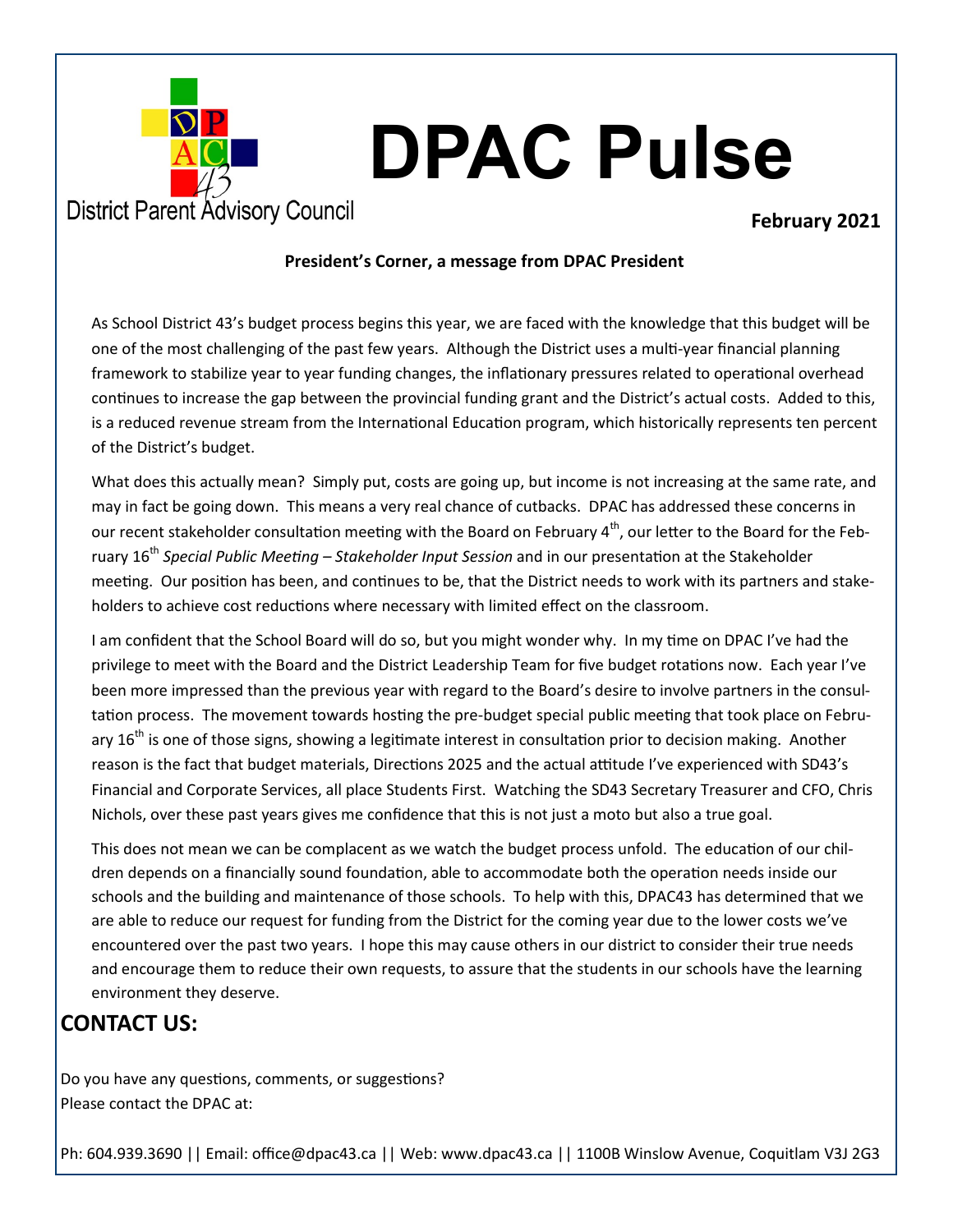#### **Volunteering for DPAC**

The DPAC is only as strong as the people who give their time for this voluntary work, so we encourage all those who want to make a difference in our District to consider running for a position on the Executive in May 2021. Maybe you can join us at the District level to advocate for the parents and students of SD43 on issues that we have yet to address.

Elections will be held at our AGM on May 26th. All Executive positions but for President will be up for election. These are one year terms while the President role is a two year term. Nominations are taken before the meeting and at the meeting from the floor. Think about it over spring break, check out our last two general meetings in April then join us in May!

DPAC Executive commitments involve attending the monthly DPAC General Meetings on the last Wednesday of each month, attending the DPAC Executive meeting once a month and assisting with our Parent Education evenings. Of course attendance at all meetings is not mandatory as we are all parents with multiple commitments. For those that have more time available, some of us are active on sub-committees, attend School Board meetings and represent DPAC on District committees.

#### **Important Information and Dates, BUDGET SCHOOL DISTRICT 43**

**The budget process is a collaborative process involving many stakeholders** including the Board of Education, the District Leadership Team, teachers, administrators, staff, parents, and community members. The budget process occurs annually starting in February with preliminary meetings then moves into formal presentation of the draft budget, consultations and adoption of a budget for the coming year by the Board of Education in April.

**Multiple opportunities are provided for stakeholders to contribute** input throughout the process at public meetings and online.

**Regular Public Meeting** - Presentation of Preliminary Budget Tuesday, April 13, 2021, 7 p.m. The Preliminary Budget will be presented at this Regular Public Board Meeting. As with all Board meetings, there is an opportunity to send questions directly to the Board during question period.

**Special Public Meeting** - Stakeholder Feedback Tuesday, April 20, 2021, 6:30 p.m. This will be an opportunity for stakeholders to provide feedback to the Board of Education on the presented budget. If you or your group would like to present feedback, please review the *Guidelines for Stakeholder Feedback* published on the SD43 Budget Process Website. There are timelines involved for providing notice of your feedback and presentation.

**Regular Public Board Meeting** - Final Budget Presentation and Board Approval. Tuesday, April 27, 2021, 7 p.m. The annual budget will be presented to the Board of Education for approval. This final budget will incorporate changes requested by the Board.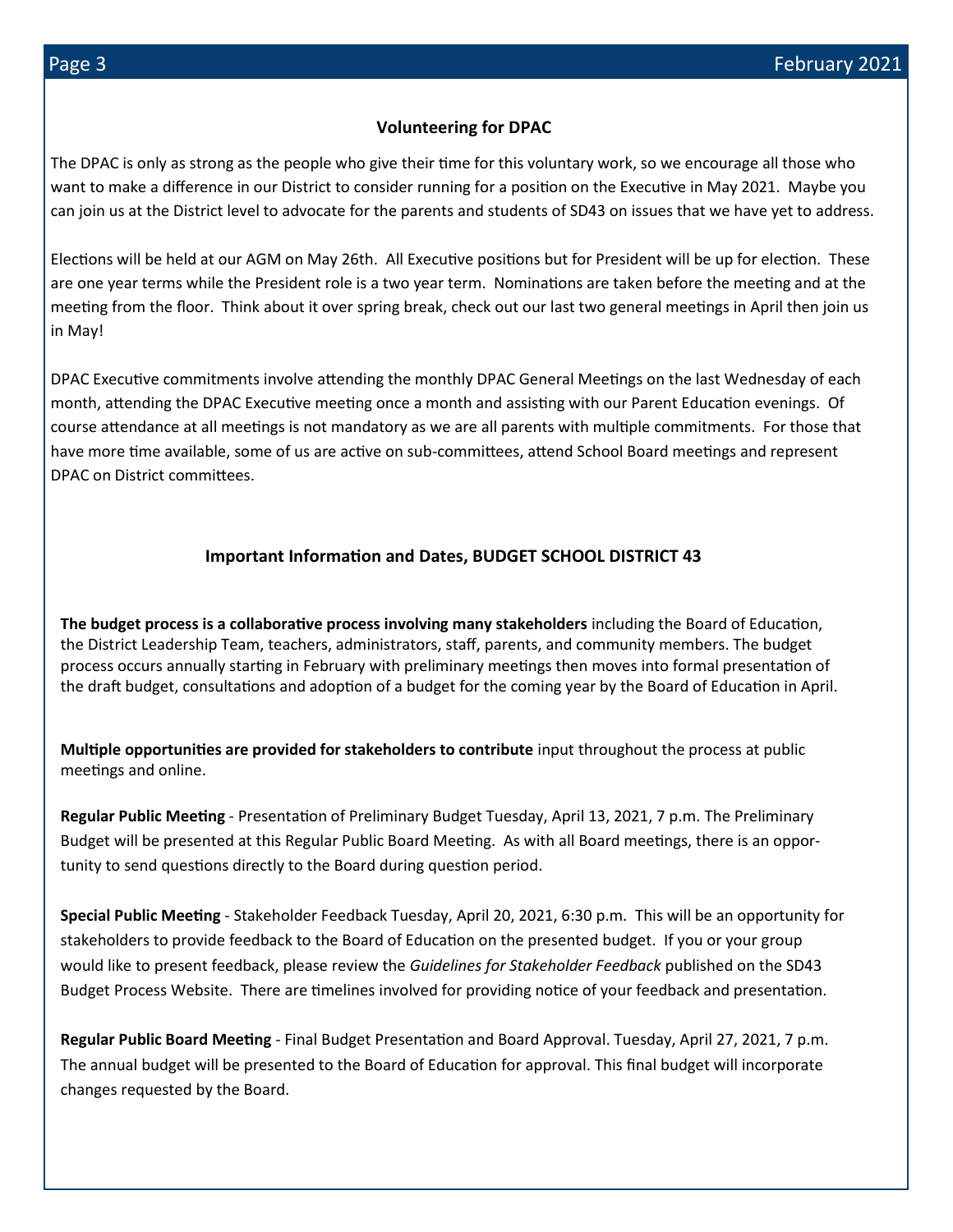

### **February 2021**

#### **Have you heard about our 21 Day Challenge?**



How do I begin the conversation about racism? How can I become part of the change?

To answer these questions about equity, diversity and inclusion in SD43 School Communities, join the DPAC43 21 Day Racial Equity Habit Building Challenge.

This 21-Day Plan suggests readings, podcasts, videos, observations, and ways to form and deepen community connections.

Ending on March 21, the United Nations International Day for the Elimination of Racial Discrimination, together we will further our understanding of power, privilege, supremacy, oppression, and equity and create social justice in our community.

For more information, contact the DPAC43 - 21 Day Racial Equity Habit **Building Challenge Facebook Group.** 

Sign up and join us starting on March 1, 2021 <https://www.facebook.com/groups/158235196064201>

## **CONTACT US:**

Do you have any questions, comments, or suggestions? Please contact the DPAC at:

Ph: 604.939.3690 || Email: office@dpac43.ca || Web: www.dpac43.ca || 1100B Winslow Avenue, Coquitlam V3J 2G3